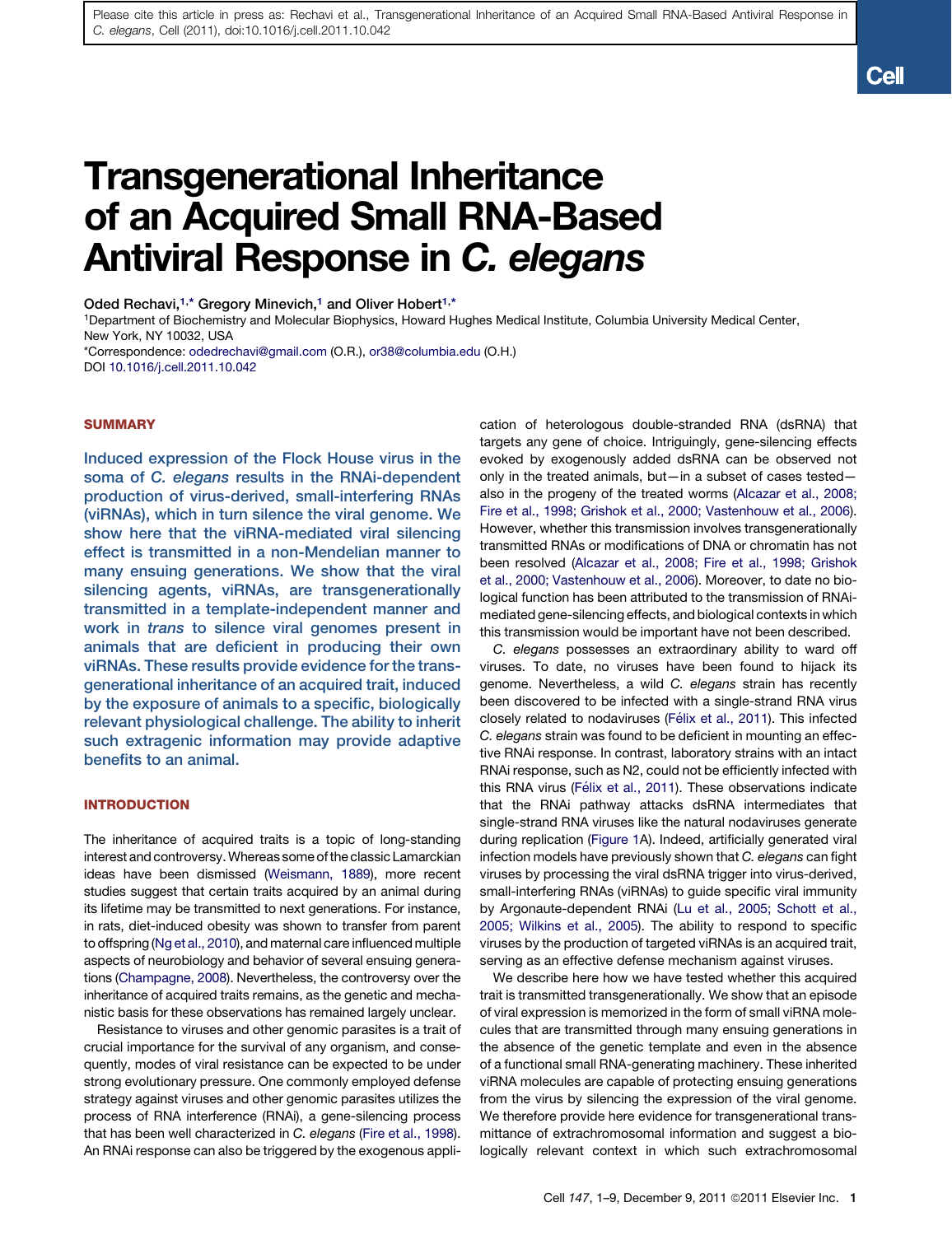<span id="page-1-0"></span>

#### Figure 1. Inheritance of an Antiviral RNAi Response

(A) Schematic presentation of the FHV genome and the*FR1gfp*transgene used in this study [\(Lu et al., 2009\)](#page-8-0). The RNA2 transcript that produces the capsid is not shown. (B) Replication of FHV was monitored by recording the expression of GFP in *rde-1* and *rde-4* mutant worms containing the *FR1gfp* transgene 48 hr after heatshock induction of viral replication. The animals were RNAi deficient for more than five generations.

(C) A scheme depicting the cross that tests the requirement for *rde-1* and *rde-4* in generating virus-silencing viRNAs. Animals shown in the F2 and later generations were all selected to contain the *FR1gfp* transgene as assessed by the dominant coinjection marker *rol-6*. *rde-1(/)* animals were scored in the F2 generation for whether they express or do not express GFP after heat-shock induction. As *rde-1(/)* animals (or *rde-4* mutant animals) are not capable of initiating an RNAi response, either the FR1gfp; rde-1(-/-) F2 generation is not able to protect itself against viral propagation (hence heat-shocked animals would be GFP(+) as indicated schematically with a green animal) or the F2 generation inherits antiviral viRNAs that were produced by earlier generations and can therefore protect itself against the virus (hence heat-shocked animals would be GFP(-) as indicated schematically with a dark animal). As shown in (D), the latter is the case.

(D) DIC and GFP images of heat-shocked *rde-1*(*/*) and *rde-4*(*/*) worms that have been homozygous mutant for *rde-1* or *rde-4* for several generations (as indicated in C) and contain *FR1gfp* as assessed by the *rol-6* transgene marker. The *rde-1* and *rde-4* genotypes were assessed through a linked *unc* marker.

information provides a benefit of potential evolutionary relevance to an organism.

## RESULTS

## A Reporter-Based System to Visualize RNAi-Mediated Viral Silencing in C. elegans

To test the hypothesis of transgenerational inheritance of an acquired trait in a well-controlled setting, we utilized a previously established model to monitor viral propagation, namely, a transgenic worm that supports autonomous replication of the Flock House virus (FHV) ([Lu et al., 2005, 2009\)](#page-8-0). FHV is a plus-strand RNA nodavirus that has broad host specificity and is very similar to the virus that was recently identified in a wild *C. elegans* strain (Fé[lix et al., 2011\)](#page-7-0). To bypass the initial steps of infection (cuticle penetration and cell entry), worms were engineered to carry a chromosomally integrated DNA, called *FR1gfp,* corresponding to the RNA1 gene and parts of the RNA3 gene of FHV. The RNA1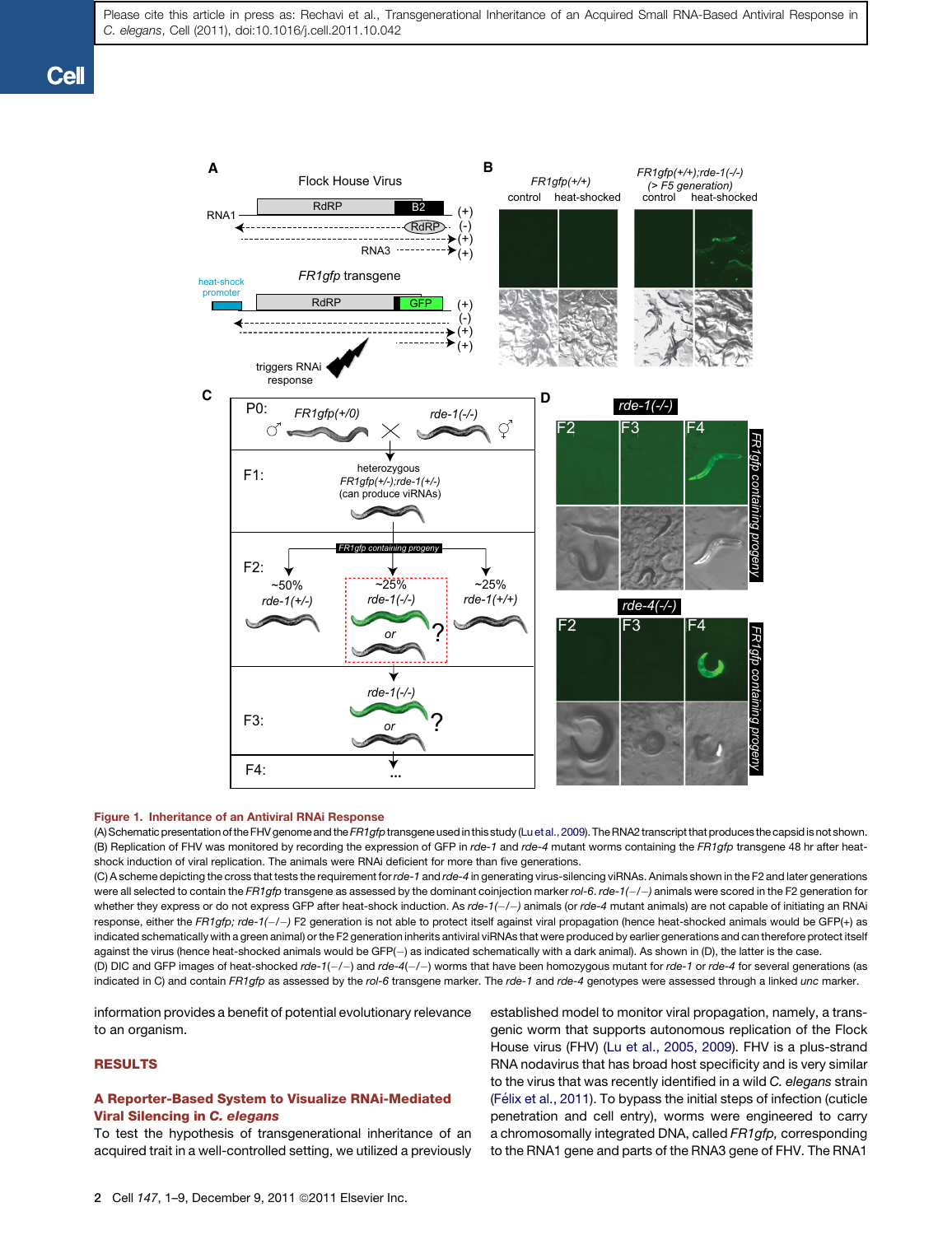| <b>Table 1. Viral Silencing in RNAi-Deficient Mutants</b> |                                                |                                                            |                                               |  |  |
|-----------------------------------------------------------|------------------------------------------------|------------------------------------------------------------|-----------------------------------------------|--|--|
| Genotype                                                  | Generation                                     | $GFP/Virus(+)$<br>Animals after<br>Heat Shock <sup>c</sup> | <b>Total Number</b><br>of Animals<br>Examined |  |  |
| Wild-type                                                 | any                                            | 0%                                                         | >100                                          |  |  |
| rde-1 (ne300)                                             | rde- $1(-/-)$ P0 <sup>a</sup>                  | 100%                                                       | 50                                            |  |  |
|                                                           | rde- $1(+/-)$ F1<br>cross-progeny <sup>b</sup> | 0%                                                         | 250 (5 experiments)                           |  |  |
|                                                           | rde- $1(-/-)$ F2                               | 0%                                                         | 250 (5 experiments)                           |  |  |
|                                                           | $rde-1(-/-)$ F3                                | 0%                                                         | 250 (5 experiments)                           |  |  |
|                                                           | rde- $1(-/-)$ F4                               | 0.71%                                                      | 882 (5 experiments)                           |  |  |
|                                                           | rde- $1(-/-)$ F5                               | 10.45%                                                     | 908 (5 experiments)                           |  |  |
| rde-4 (ne299)                                             | rde-4 $(-/-)$ P0*                              | 4.9%                                                       | 102                                           |  |  |
|                                                           | $rde-4(+/-)$ F1<br>cross-progeny <sup>b</sup>  | 0%                                                         | 250 (5 experiments)                           |  |  |
|                                                           | rde-4 $(-/-)$ F2                               | 0%                                                         | 250 (5 experiments)                           |  |  |
|                                                           | $rde-4(-/-)$ F3                                | 0%                                                         | 267 (5 experiments)                           |  |  |
|                                                           | $rde-4(-/-)$ F4                                | 3.4%                                                       | 441 (5 experiments)                           |  |  |
|                                                           | $rde-4(-/-)$ F5                                | 3.6%                                                       | 307 (5 experiments)                           |  |  |

All animals contain the *FR1gfp* array in the background. Animals were scored in a binary manner as either producing (GFP/virus(*+*)) or not producing (GFP/virus(-)) any GFP signal. Production of GFP is usually observed in many tissue types. See Figure S1 for further information.

<sup>a</sup> Animals were homozygous for *rde-1* or *rde-4* for at least ten generations.

<sup>b</sup> Cross of wild type with *rde-1(-/-)* or *rde-4(-/-)*, respectively.<br><sup>c</sup> Numbers are averaged over several experiments. Individual experiments and animals are shown in Figure S1.

of all known nodaviruses encodes the viral RNA-dependent RNA polymerase (RdRP) (Fé[lix et al., 2011\)](#page-7-0). The subgenomic RNA3 transcript encodes the B2 protein, a viral suppressor of RNAi essential for FHV propagation in *D. melanogaster* [\(Li et al.,](#page-8-0) [2002\)](#page-8-0). B2 was largely replaced in *FR1gfp* by *gfp* as previously described ([Figure 1A](#page-1-0)) [\(Lu et al., 2009](#page-8-0)). Transcription of the viral RNA in the *FR1gfp* transgene is initially triggered by a heatinducible promoter [\(Figure 1](#page-1-0)A) [\(Lu et al., 2009\)](#page-8-0), and ensuing viral replication (including the replication of the subgenomic *gfp*) is then carried out autonomously by the RdRP ([Lu et al., 2009\)](#page-8-0). Generally, RdRP-catalyzed replication of FHV progresses at a vigorous rate, reaching levels as high as those of ribosomal RNAs (rRNAs) [\(Ball et al., 1994; Johnson and Ball, 1997](#page-7-0)). Transgenic worms that were heat-induced to initiate the expression of the virus show robust silencing of the B2-deficient FHV mutant virus because the RNAi pathway generates viRNAs that target viral RNA for degradation ([Figure 1B](#page-1-0)) ([Lu et al., 2005, 2009\)](#page-8-0). Worms mutant in individual components of the RNAi pathway do, however, display robust virus production as monitored by strong GFP expression throughout the animal ([Figure 1B](#page-1-0); Table 1), as previously reported ([Lu et al., 2009\)](#page-8-0).

## Transgenerational Inheritance of the Antiviral Response

To test whether *C. elegans* can remember an episode of viral propagation and pass this memory to its progeny, perhaps in the form of viRNAs, we performed a set of genetic crosses [\(Fig-](#page-1-0) [ure 1](#page-1-0)C). Specifically, we generated animals that are heterozygous for two different RNAi-defective mutants, *rde-1* or *rde-4* (both coding for RNA-binding proteins required for the initiation of an RNAi response [[Aoki et al., 2007; Parrish and Fire, 2001;](#page-7-0) [Steiner et al., 2009](#page-7-0)]), and that contain the heat-inducible *FR1gfp* viral transgene in the genetic background (see [Experimental](#page-6-0) [Procedures](#page-6-0) for how the genotypes were determined and how virus expression was induced). Due to the presence of one functional copy of *rde-1* or *rde-4,* these heterozygous animals display a robust antiviral silencing response and therefore display no GFP fluorescence upon heat induction of virus expression (Table 1; [Figure 1](#page-1-0)C). Throughout this paper, we call this phenotype "GFP/virus( $-$ )." Self-fertilization of these heterozygous animals results in the generation of *rde-1* or *rde-4* homozygous animals. Such homozygous mutant progeny are expected to be unable to silence the virus and therefore should be GFP/virus(+) upon heat-shock induction of viral expression. However, we find that homozygous mutant offspring of *rde-1* and *rde-4* heterozygotes show robust viral silencing upon heat-shock induction, as evidenced by animals being GFP/virus(-) ([Figures 1C](#page-1-0) and 1D; Table 1). This observation cannot be simply explained by maternal deposition of wildtype *rde-1* or *rde-4* activity from the heterozygous parents because it has been explicitly demonstrated that neither gene activity is maternally transmitted ([Blanchard et al., 2011](#page-7-0)). Moreover, the silencing effect persists through several generations of homozygous *rde-1* or *rde-4* mutants. Only in the F4 generation of *rde-1(/)* and *rde-4(/)* worms did a small percentage of the animals start to express the virus, as measured by GFP fluorescence (Table 1; Figure S1 available online). Among the progeny of F4 GFP/virus(+) worms, we found an increasing number of worms that failed to silence the virus and were thus GFP/virus(+) (Table 1; Figure S1). This inherited silencing effect can eventually ''wear off,'' as evidenced by continued isolation and propagation of GFP/virus(+) worms that then produced progenies that were 100% GFP/virus(+) upon heat-shock induction (Figure S1).

Crossing GFP/virus(+), homozygous *rde-1(/)* mutant worms, in which the inherited antiviral silencing effect has worn off, with RNAi-competent wild-type males produces crossprogeny in which the viral genome is again silenced ([Figure 2](#page-3-0)A). This demonstrates that the restitution of the RNAi machinery, achieved through provision of a functional copy of *rde-1*, reestablishes the antiviral response. When *rde-1(/)* males, rather than wild-type males, were crossed to the same GFP/ virus(+) > F5 generation *rde-1* homozygous mutant hermaphrodites, the heat-shocked cross-progeny remained GFP/virus(+) because they still lacked the ability to mount an RNAi response [\(Figure 2](#page-3-0)A). This control experiment also demonstrates that unpairing of the transgenic DNA during meiosis is insufficient by itself to trigger silencing, as has been observed in Neurospora (''meiotic silencing by unpaired DNA'') ([Shiu et al., 2001\)](#page-8-0).

It was previously shown that cells infected with FHV produce highly abundant RNA transcripts, as abundant as rRNAs [\(Ball](#page-7-0) [et al., 1994; Johnson and Ball, 1997](#page-7-0)). Our heat-shock induction of viral transcripts should therefore not produce nonphysiological levels of RNAs. We nevertheless tested whether much lower-level induction of viral transcripts can induce an inherited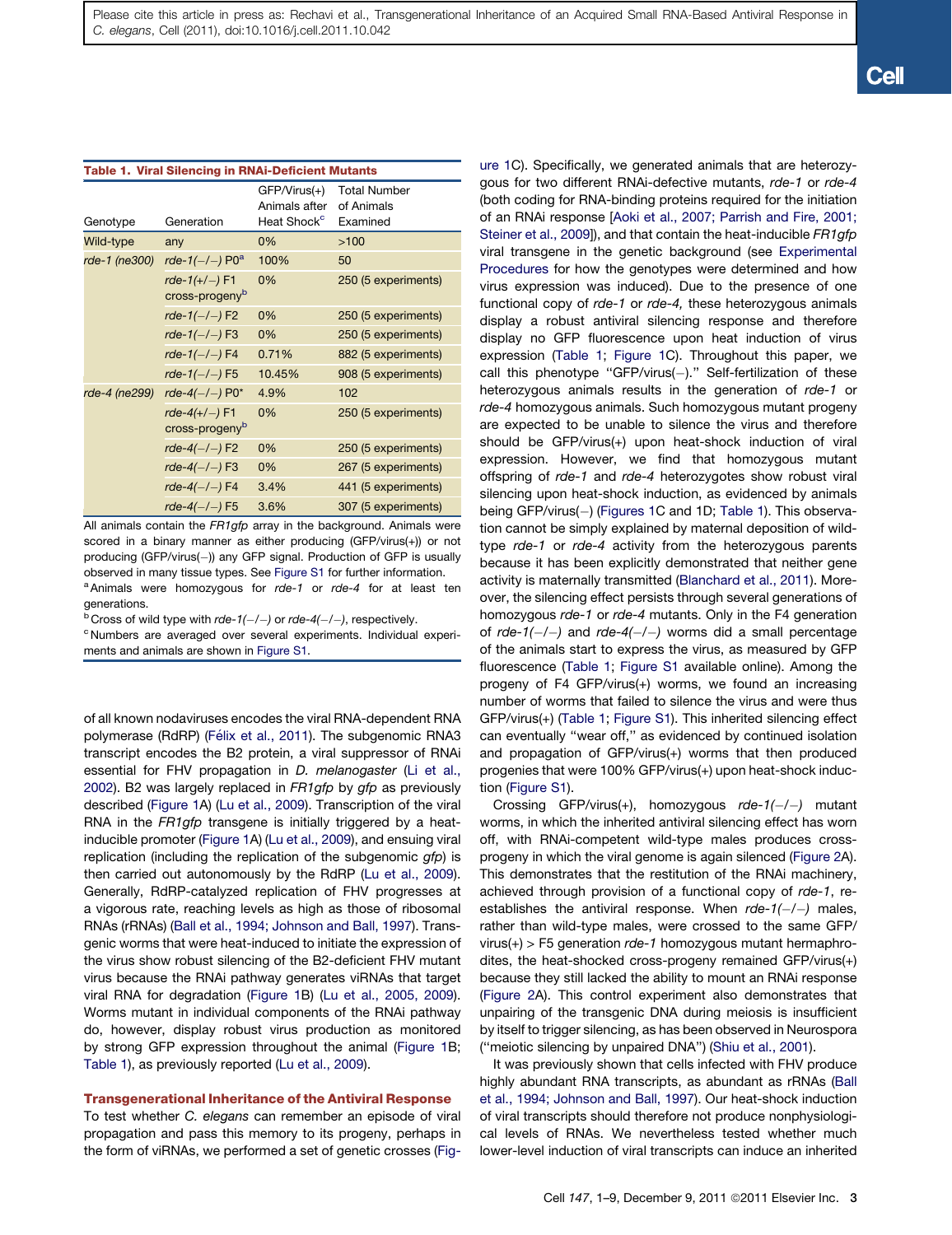<span id="page-3-0"></span>

#### Figure 2. Genetic Analysis of the Transgenerational Inheritance of an Antiviral Response

Animals of all the genotypes schematically shown in this figure were tested for whether they express GFP after heat shocking adult animals (see [Experimental](#page-6-0) [Procedures\)](#page-6-0), as a measure to assess viral silencing; dark animals do not express GFP after heat shock, green animals do. Numbers are shown for the most relevant genotypes. The X-linked *FR1gfp* transgene is present only when specifically indicated.

(A) Reconstitution of the RNAi machinery resilences viral production.

(B) The antiviral RNA silencing can pass through the sperm and is independent of the presence of the viral template. Because the *FR1gfp* array is on the X chromosome, F1 males originating from the cross of male *FR1gfp(+/0)* (indicating hemizygosity)*; rde-1(/)* with *rde-1(/)* hermaphrodites will not contain the array.

(C) Long-term-silenced worms contain a nonchromosomally encoded dominant spreading signal. Crossed animals carry the same genotype in regard to the transgene and *rde* locus, yet one strain is long-term silenced, whereas the other has lost its ability to silence. The long-term-silenced strain is able to silence the nonsilent strain in *trans*. Viral silencing was always assessed by heat-shock treatment to induce the *gfp-*tagged viral transcript. If the *FR1gfp* transgene was not present in a strain, it is not shown in the genotype.

response. To this end we made use of the inherent, slight leakiness of the heat-shock promoter at  $15^{\circ}$ C and simply maintained the strain containing *FR1gfp* at 15°C. We find that the *rde-1(/)* F2 progeny of the cross between wild-type males and *rde-1(/)* animals is able to silence viral propagation even if viral replication in the F1 *rde-1(+/)* cross-progeny was kept at 15 $\degree$ C (50/50 animals are GFP/virus(-)). These results indicate that even very low levels of viral product are sufficient to trigger an antiviral response.

In addition to examining the impact of the small RNA biogenesis genes *rde-1* and *rde-4* on viral silencing, we also checked other components of the RNAi pathway (*mut-2, mut-7, mut-14, mut-16, rde-2, ergo-1, csr-1,* and *C04F12.1*). We find that the activity of these genes is not required for virus silencing as their elimination did not result in GFP/viral expression (>50 animals tested for each gene), possibly due to the documented redundancy of the RNAi silencing machinery in the worm, which contains 27 known Argonautes [\(Yigit et al., 2006](#page-8-0)).

# Transgenerational Transmission of the Antiviral Response Is Template Independent

We next tested whether the antiviral RNA agent can be passed to ensuing generations independently of the viral template. To this end, we used the genetic strategy shown in Figure 2B. We crossed *rde-1* mutant males that carry the X-linked *FR1gfp* transgene and display silencing because of the inherited RNA agent (and therefore are GFP/virus(-)) to *rde-1(-/-)* hermaphrodites that never encountered the viral transgene. Cross-progeny males from this cross do not carry the X-linked *FR1gfp* due to its X linkage. These cross-progeny *rde-1(/); FR1gfp(/0)* males were crossed with GFP/virus(+), F5 generation *rde-1(/); FR1gfp(+/+)* hermaphrodites. We find that the *rde-1(/)* progeny of this cross have their viral GFP signal eliminated (Figure 2B). This experiment demonstrates that the antiviral agent can be transmitted in the absence of its template. As a side note, the experiment also shows that the antiviral agent can be transmitted through sperm, consistent with previous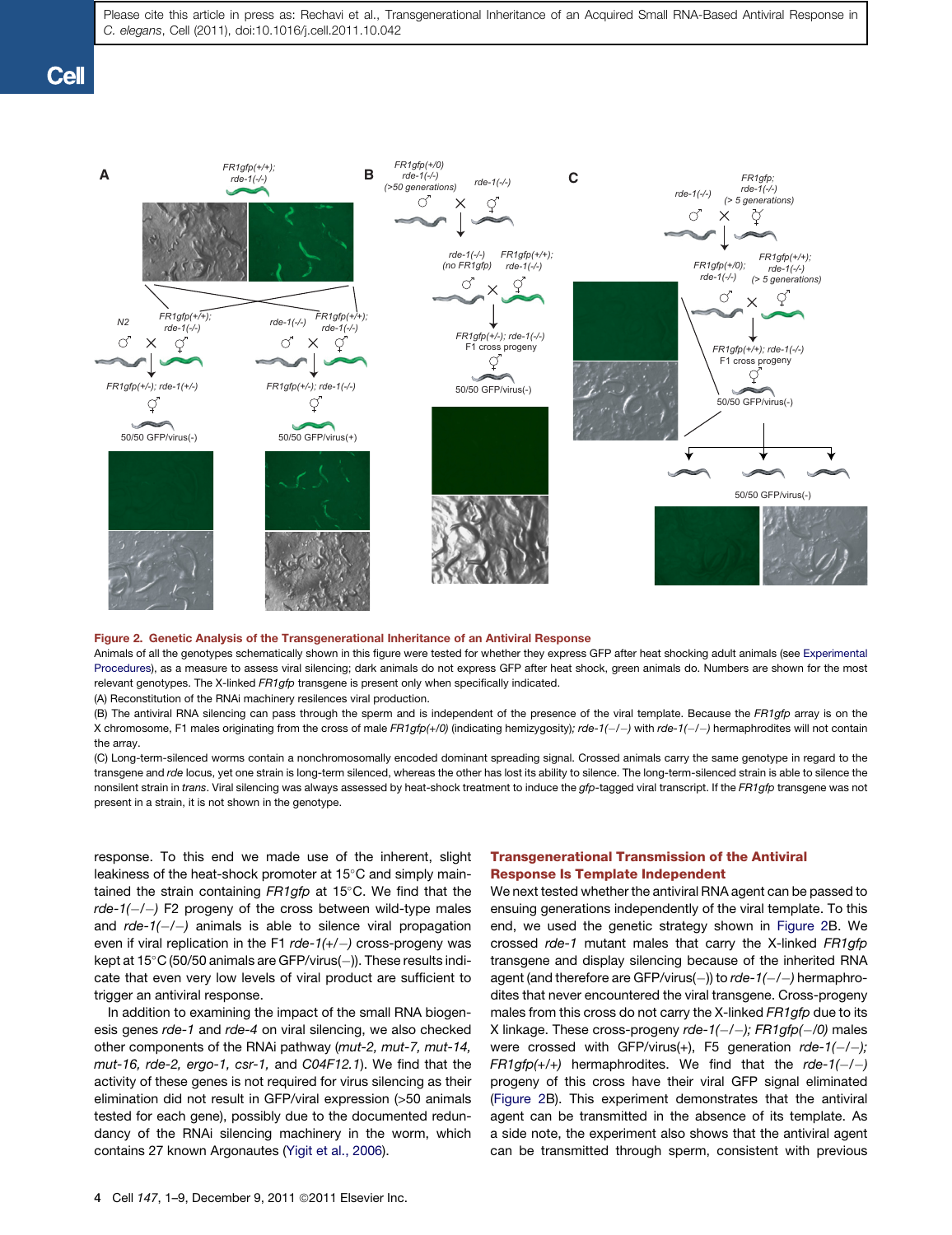experiments that tested the transmission of silencing effects against exogenously provided dsRNA [\(Alcazar et al., 2008;](#page-7-0) [Grishok et al., 2000\)](#page-7-0).

## Long-Term Silencing Is Transmitted in a Non-Mendelian Manner and Requires the RNA-Dependent RNA Polymerase rrf-1

One notable feature that became apparent throughout handling *FR1gfp; rde-1(/)* and *FR1gfp; rde-4(/)* animals over the course of many months was that in many animals the GFP/virus(+) signal never reappeared after the initial construction of those strains. This indicates that in addition to the ''fading''  $(\sim]3$  generations) mode of silencing that we described above, a second and more stable mode of inherited silencing can also take place. Such a long-term mode of inherited silencing was also previously observed in response to exogenously added dsRNA [\(Alcazar et al., 2008; Vastenhouw et al., 2006\)](#page-7-0). Based on genetic loss-of-function analysis, it has been proposed that this long-term silencing effect requires specific chromatin-modifying factors ([Vastenhouw et al., 2006\)](#page-8-0). Similarly, it has previously been reported that transgenes can become silenced over many generations ([Kelly et al., 1997](#page-8-0)) (a scenario unlikely to apply here because the *rol-6* injection marker that is present on the *FR1gfp-*containing array is still expressed in these animals). A number of chromatin factors have been identified whose knockdown affects either exogenous RNAi-mediated, long-term silencing (*hda-4, K03D10.3, isw-1, mrg-1*) or transgene silencing (*mes-2, mes-3, mes-4, mes-6, mys-1, M03C11.3, zfp-1, rba-1, cin-4, gfl-1)* or both (*hda-4, K03D10.3, isw-1, mrg-1*) [\(Kim et al.,](#page-8-0) [2005; Vastenhouw et al., 2006; Wang et al., 2005\)](#page-8-0). We tested all of these factors in the same manner as they were tested in earlier studies and found that the silencing of heat-shock-induced *FR1gfp* expression is not affected upon knockdown of any of these factors (>50 animals tested for each gene).

To further test the transgene silencing issue, but also to examine whether long-term-silenced worms carry a trait that segregates in a Mendelian manner (as would be expected from a silenced transgenic array or from a mutation in some other, secondary locus), we conducted a genetic experiment schematically shown in [Figure 2C](#page-3-0). We crossed long-term-silenced (i.e., GFP/virus(-)), *FR1gfp*-containing animals that were more than F5 generation homozygous for *rde-1(/)* with >F5 generation *rde-1(/); FR1gfp* animals that had lost their silencing ability after a few generations and were therefore GFP/virus(+) upon viral induction. Because the RNAi machinery is not reinstated in the cross-progeny (all animals used are *rde-1(/)*), a hypothetical genomically encoded locus that suppresses GFP/virus production should segregate in a Mendelian manner in the ensuing generations; similarly, if the GFP/virus(-) worms simply had their transgene silenced, three-quarters of the progeny should be GFP/virus(+). If, in contrast, the silencing agents are diffusible *trans-*acting factors (as would be expected from viRNAs), then all F2 progeny should be silenced. We observed that all the F2 progeny had the virally produced GFP signal eliminated ([Figure 2](#page-3-0)C). This experiment indicates that inherited silencing in *rde-1(/); FR1gfp* worms, in which the virus is still silenced after >F5 generation, is achieved by a spreading and DNA-independent element.

It is conceivable that long-term silencing would be maintained by constant amplification of the original RNAi response [\(Alcazar](#page-7-0) [et al., 2008; Groenenboom et al., 2005\)](#page-7-0). Even though the endogenous RdRP *rrf-1* has been shown in the past to amplify viRNAs [\(Parameswaran et al., 2010; Schott et al., 2005](#page-8-0)), we find that *rrf-1* is not required for the initial transgenerational viral silencing that is observed in *rde-1* or *rde-4* homozygous mutant animals that were derived from RNAi-competent parents [\(Figure 3A](#page-5-0)). Intriguingly, however, *rrf-1* dependence is observed in animals that have been long-term silenced in the absence of *rde-1* [\(Figure 3B](#page-5-0)). We draw this conclusion from the reinstated ability of the virus to be expressed (i.e., a GFP/virus(+) phenotype) in the *rrf-1(/)* homozygous F3 progeny of a cross between stably silenced GFP/virus() >F5 generation *rde-1(/); FR1gfp* worms and *rde-1(/); rrf-1(/)* double mutants ([Figure 3B](#page-5-0)).

## Physical Detection of Inherited viRNA Molecules

Next, we used small RNA isolation and ensuing deep sequencing to try to detect viRNAs transgenerationally transmitted from RNAi-competent parents. Although both *rde-1* and *rde-4* mutants are required for initiation of a de novo (but not inherited) RNAi response, we chose to sequence viRNAs from *rde-4* mutant animals rather than from *rde-1* mutant animals because of the different roles that the two proteins play in the RNAi pathway. *rde-4* mutants are depleted of siRNAs because the RDE-4 protein acts upstream in the dsRNA processing pathway by binding long dsRNA and guiding it toward dicing ([Aoki et al.,](#page-7-0) [2007\)](#page-7-0). *rde-1*, on the other hand, is not defective in primary small RNA synthesis (or primary viRNA synthesis) [\(Wu et al., 2010](#page-8-0)) because its protein activity is required only for the separation of the dsRNA duplex but not for the accumulation of short dsRNAs ([Aoki et al., 2007; Parrish and Fire, 2001; Steiner et al.,](#page-7-0) [2009\)](#page-7-0). We chose to use a cloning protocol that enriches for rare *rde-4*-dependent primary small RNAs ([Parameswaran](#page-8-0) [et al., 2010\)](#page-8-0) because *rde-4* (as well as *rde-1)* animals are not defective in secondary siRNA production [\(Blanchard et al.,](#page-7-0) [2011\)](#page-7-0) and thus can theoretically continue to amplify secondary siRNAs de novo if even a single "trigger" siRNA is inherited [\(Groenenboom et al., 2005\)](#page-8-0). Detected primary siRNAs, however, are guaranteed to be derived from the original RNAi-competent parents because *rde-4* mutant animals cannot produce them [\(Alcazar et al., 2008; Groenenboom et al., 2005](#page-7-0)).

Thus, we prepared and sequenced small RNA libraries from four different types of animals: (1) *FR1gfp*-transgenic worms that can mount an RNAi response and should contain viRNAs (positive control); (2) *rde-4(/)* mutants (negative control as no viRNAs are expected to be produced); (3) *FR1gfp; rde-4(/)* worms that are two generations away from their *rde-4(+/)* grandparents, i.e., worms that can themselves not produce viRNAs but may have inherited viRNAs from their grandparents; and (4) the F3 progeny of wild-type animals that contained the *FR1gfp* transgene (and therefore produced viRNAs) but have lost this transgene through outcrossing with nontransgenic wild-type worms. This tests whether the silencing reagent can exist without its template.

In agreement with the functional assays, we detected different viRNAs complementary to several regions of the viral genome in the positive control (*FR1gfp*), no viRNAs in the negative control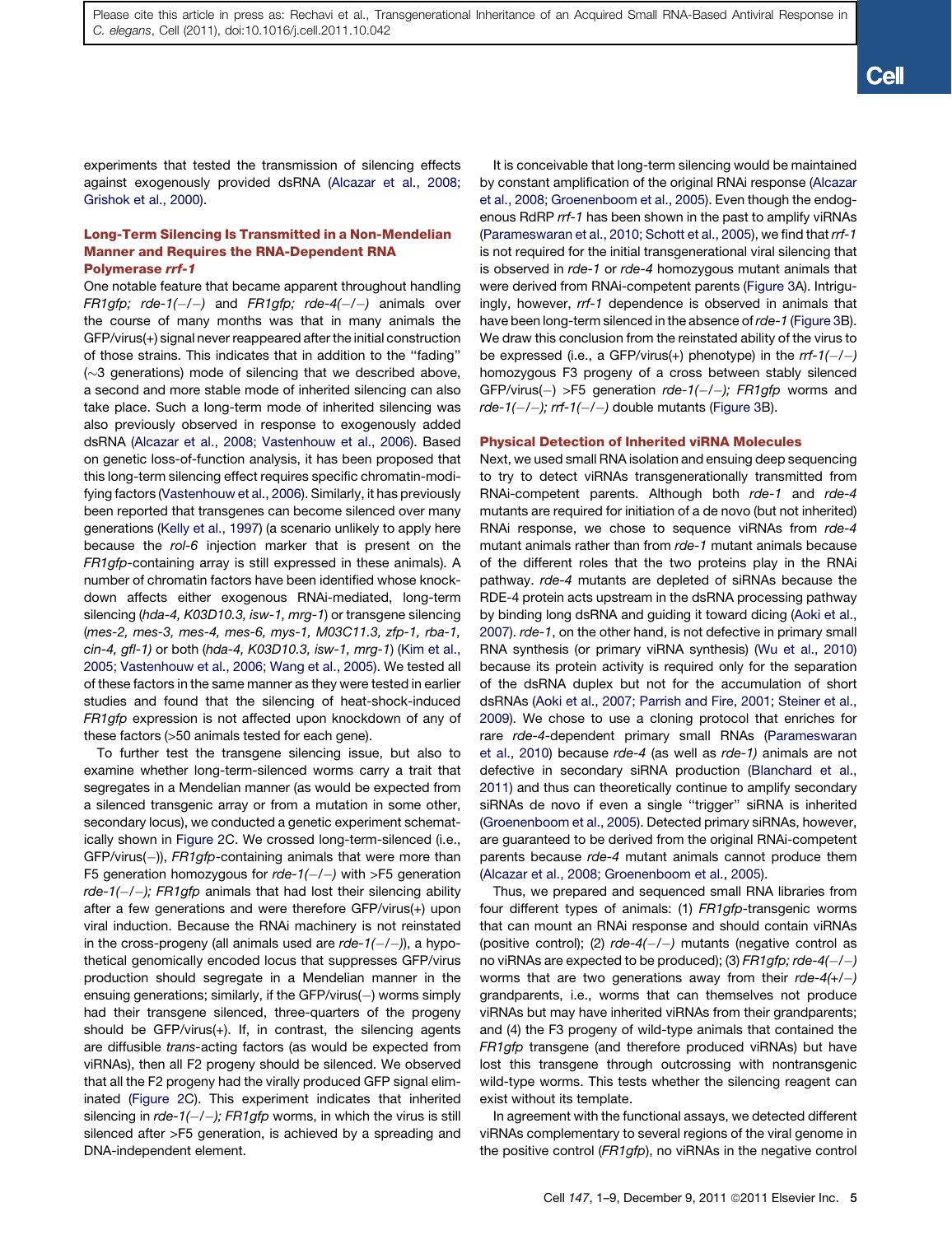<span id="page-5-0"></span>

#### Figure 3. The RdRP Amplification by rrf-1 Is Required Only for Long-Term Silencing

Animals of all the genotypes schematically shown in this figure were tested for whether they express GFP after heat shocking adult animals (see [Experimental](#page-6-0) [Procedures\)](#page-6-0), as a measure to assess viral silencing; dark animals do not express GFP after heat shock, green animals do. Numbers are shown for the most relevant genotypes. *FR1gfp(+)* indicates that animals contain the *FR1gfp* array, but we did not test whether it is contained in the homozygous (*FR1gfp(+/+)*) or heterozygous (*FR1gfp(+/)*) state. If the *FR1gfp* transgene was not present in a strain, it is not shown in the genotype.

(A) RNAi-competent grandparents initiate an RNAi response that is sufficient for viral silencing for at least two generations in the absence of *rrf-1*.

(B) The virus escapes long-term silencing (GFP/virus(+)) when rrf-1 is neutralized in otherwise GFP/virus(-) >F5 generation rde-1(-/-) animals.

(*rde-4(/)*), and a number of viRNAs in the worms that could not generate their own viRNAs and thus inherited these viRNAs from their grandparents (F3 generation *FR1gfp; rde-4(/)*) [\(Table 2;](#page-6-0) [Figure 4](#page-6-0)). Moreover, we detect viRNAs in the worms in which the *FR1gfp* transgene had been crossed out, confirming that the viRNAs transmit in a template-independent manner. The inherited viRNAs matched the two most abundant types of viRNAs detected in the positive control ([Figure 4\)](#page-6-0), and these viRNAs were all of the reverse orientation (negative strand, which typically exists in much lower quantities than the positive strand; Fé[lix et al., 2011\)](#page-7-0); both observations make it highly unlikely that the detected viRNAs merely represent unspecific breakdown products of the viral RNA. In regard to the low number of inherited viRNA reads, it needs to be considered that our protocol enriches specifically for rare primary viRNA species. Moreover, these viRNA species are derived from a response mounted in

RNAi-competent grandparents and are therefore possibly diluted over the course of several generations. Taken together, our results support the genetic experiments that argue for the existence of *trans-*acting factors that are transmitted in a non-Mendelian manner to ensuing generations.

## **DISCUSSION**

We have described here a series of genetic experiments that provide support for the existence of non-Mendelian, multigenerational inheritance of extrachromosomal information. This information is transmitted in the form of small RNAs, viRNAs, which are induced by an episode of viral replication and which are propagated through the germline in a non-template-dependent manner. Our results therefore support the Lamarckian concept of the inheritance of an acquired trait.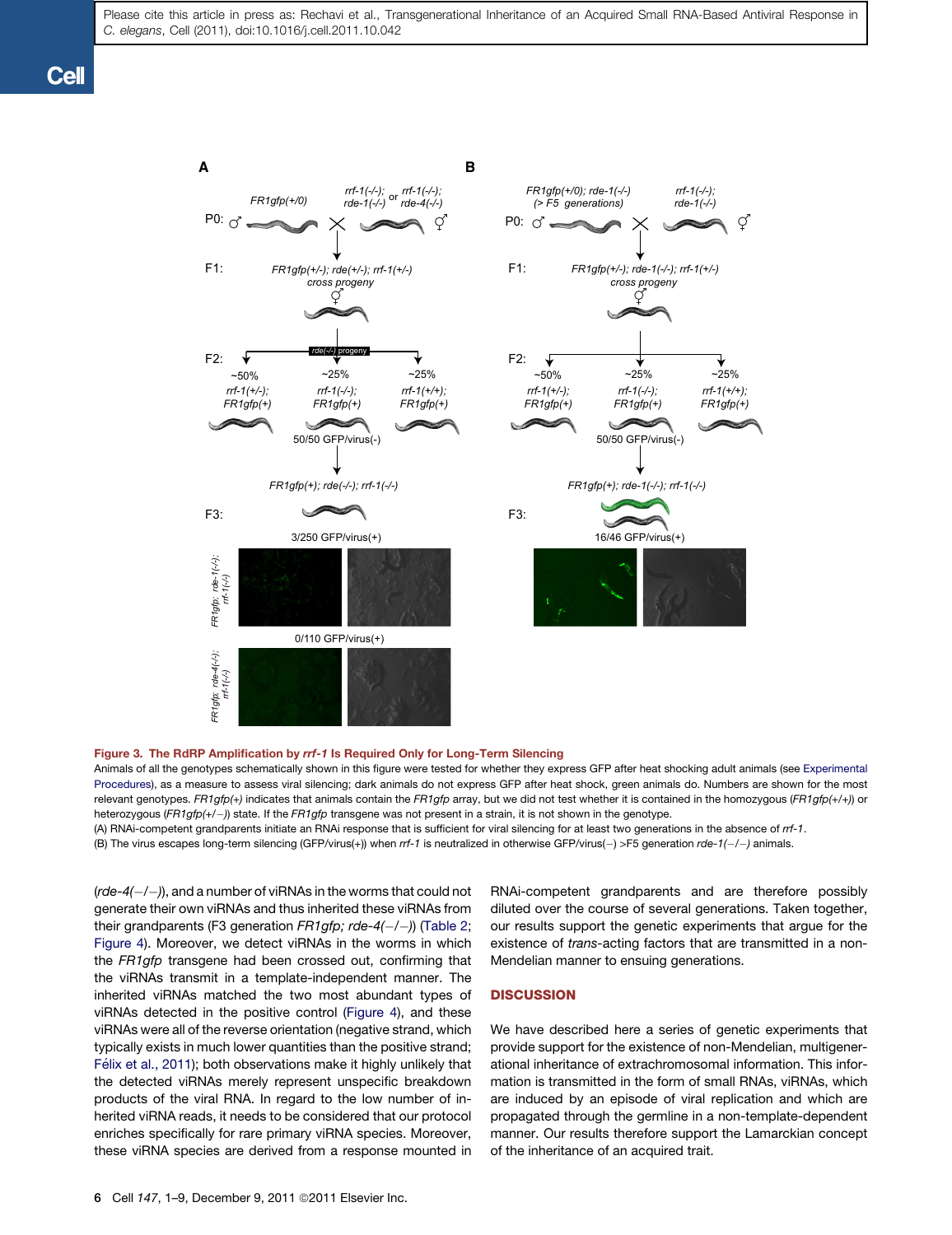## <span id="page-6-0"></span>Table 2. Molecular Identification of Transgenerationally Inherited viRNAs

| Genotype                                              | # 20-30 bp<br>Sequences <sup>a</sup> | # viRNAs<br>against<br><b>FHV<sup>b</sup></b> | viRNA Reads<br>per Total #<br>Small RNA<br>Reads $(x 10^6)$ |
|-------------------------------------------------------|--------------------------------------|-----------------------------------------------|-------------------------------------------------------------|
| FR1gfp                                                | 3,641,082                            | 115                                           | 31.6                                                        |
| F <sub>3</sub> generation<br>$FR1gfp$ ; rde-4 $(-/-)$ | 1,131,284                            | 10                                            | 8.8                                                         |
| F3 generation after<br>FR1gfp outcross                | 567,549                              | $\mathcal{P}$                                 | 3.5                                                         |
| $rde-4(-/-)$                                          | 966,052                              | none                                          | none                                                        |

<sup>a</sup> Numbers correspond to reads after adaptors and noise have been removed (see Experimental Procedures).

**b** See Experimental Procedures for more information and comments about these viRNA reads and Figure 4 for the mapping of the viRNAs on the viral genome.

Our results suggest a physiologically relevant role for these inherited molecules that may lie in transmitting antiviral protection to future generations. We infer this notion from our use of a transgenic system that expresses a viral genome that is from the same family as a natural virus recently discovered in a wild isolate in France (Fé[lix et al., 2011\)](#page-7-0). This transgenic system permitted us to measure viral expression and silencing through a GFP signal rather than relying on the relatively subtle phenotypes induced by the natural virus. Moreover, the use of a welldefined minimal transgenic system in which the viral genome can be unambiguously removed through genetic crosses eliminates potentially confounding issues of viral contamination and also enabled us to show that an antiviral response is transgenerationally segregated in the absence of a template. Lastly, because the *FR1gfp* transgene does not harm the worm (unlike the natural virus), it can be used to study inherited immunity without fear of accidentally selecting for worms that acquired viral resistance through secondary mutations.

Our findings suggest a physiological context for the previously reported transmission of gene-silencing effects elicited by exogenously added dsRNA [\(Alcazar et al., 2008; Fire et al., 1998;](#page-7-0) [Grishok et al., 2000; Vastenhouw et al., 2006\)](#page-7-0). As these previously described inherited effects show a nonunderstood specificity for only some target genes, it was unpredictable a priori whether an antiviral RNAi response, triggered by perhaps only a few dsRNA molecules, would also be transgenerationally transmitted and be effective in ensuing generations. Moreover, the mechanistic basis for previously reported transmission of gene-silencing effects has been controversial ([Alcazar et al., 2008; Fire et al.,](#page-7-0) [1998; Grishok et al., 2000; Vastenhouw et al., 2006\)](#page-7-0). Aside from suggesting biological context, our results also indicate that the inheritance of the viral silencing effect is mediated by inherited small RNA molecules acquired after viral replication.

It is conceivable that other biological functions may be controlled by transgenerationally transmitted, extrachromosomal agents as well. For example, one may speculate that the recently described inheritance of an olfactory memory ([Remy,](#page-8-0) [2010\)](#page-8-0) or the transgenerational inheritance of longevity traits [\(Greer et al., 2011\)](#page-8-0) could also be the result of inherited small



#### Figure 4. viRNA Match to Specific Epitopes in the Viral Genome

The number and strandedness of 20–30 nt viRNAs are shown with respect to their alignment to the FHV genome. The thickness of lines, which indicate the location of individual reads, is proportional to number of reads. Note that the transmitted viRNA reads match to the main two epitopes of the virus. Clustering of epitopes to the 3' end of FHV has been noted before [\(Para](#page-8-0)[meswaran et al., 2010](#page-8-0)). See Experimental Procedures and Table 2 for more details on the reads.

RNA molecules. Intriguingly, our deep sequencing of *rde-4(/)* animals not only identified transgenerationally transmitted viRNA molecules but also suggests that several classes of *rde-4*-dependent endo-siRNAs may be inherited (O.R., G.M., and O.H., unpublished data), indicating that the transmission of extrachromosomal information may be a common phenomenon. Such a mode of inheritance may provide adaptive advantages to an animal.

## EXPERIMENTAL PROCEDURES

#### **Genetics**

Worms were cultured on NGM plates seeded with OP50 bacteria. *FR1gfp* transgenic worms were a kind gift from S.W. Ding ([Lu et al., 2009](#page-8-0)). Animals carrying the *FR1gfp* transgene were followed by monitoring their rolling behavior caused by the *rol-6(d)* transgene marker. In order to follow worms that were homozygous for RNAi-deficiency mutations *((rde-1(ne300)* or *rde-4(ne299)*) after crossing to *FR1gfp* animals, we used the WM36 *rde-1(ne300) unc-42(e270)* and WM35 *rde-4(ne299) unc-69(e587)* strains, in which the *rde* mutations are linked to *unc* marker mutations. RNAi-deficient *FR1gfp* worms OH10354 and OH10356 were created by singling Unc Rol worms for >10 generations (OH10354 genotype: *FR1gfp; rde-1(ne300) unc-42(e270)* and OH10356 genotype: *FR1gfp; rde-4 (ne299) unc-69(e587)*). Worms with the OH10435 genotype *FR1gfp; rde-1(ne300) unc-42(e270); rrf-1(ok589)* and the OH10436 genotype *FR1gfp; rde-4 (ne299) unc-69(e587); rrf-1(ok589)* were created using standard genetic crosses.

To assess the dependency of inherited antiviral protection on chromatin-remodeling factors, we used the MT15795 *isw-1(n3294)* and SS186 *mes-2(bn11)* strains and also preformed RNAi feeding to knock down these and a number of other chromatin modulators (*isw-1, M03C11.3, mrg-1, rba-1, cin-4, mes-2, mes-3, mes-4, mes-6, mys-1, hda-4, gfl-1, zfp-1)*. The RNAi assays were performed using a previously described bacterial feeding protocol ([Kamath et al.,](#page-8-0) [2003\)](#page-8-0). Briefly, NGM agar plates containing 6 mM IPTG and 100 µg/ml ampicillin were seeded with bacteria expressing dsRNA. Ten *FR1gfp* L4 hermaphrodites were placed onto these plates and grown at 20°C. The P0 worms and the F1 progeny of these worms were heat shocked as young adults and scored for GFP expression 48 hr after.

## Measurement of Viral Silencing

All the animals in which viral expression was measured contained the *FR1gfp* array in the background. Our standard procedure of triggering viral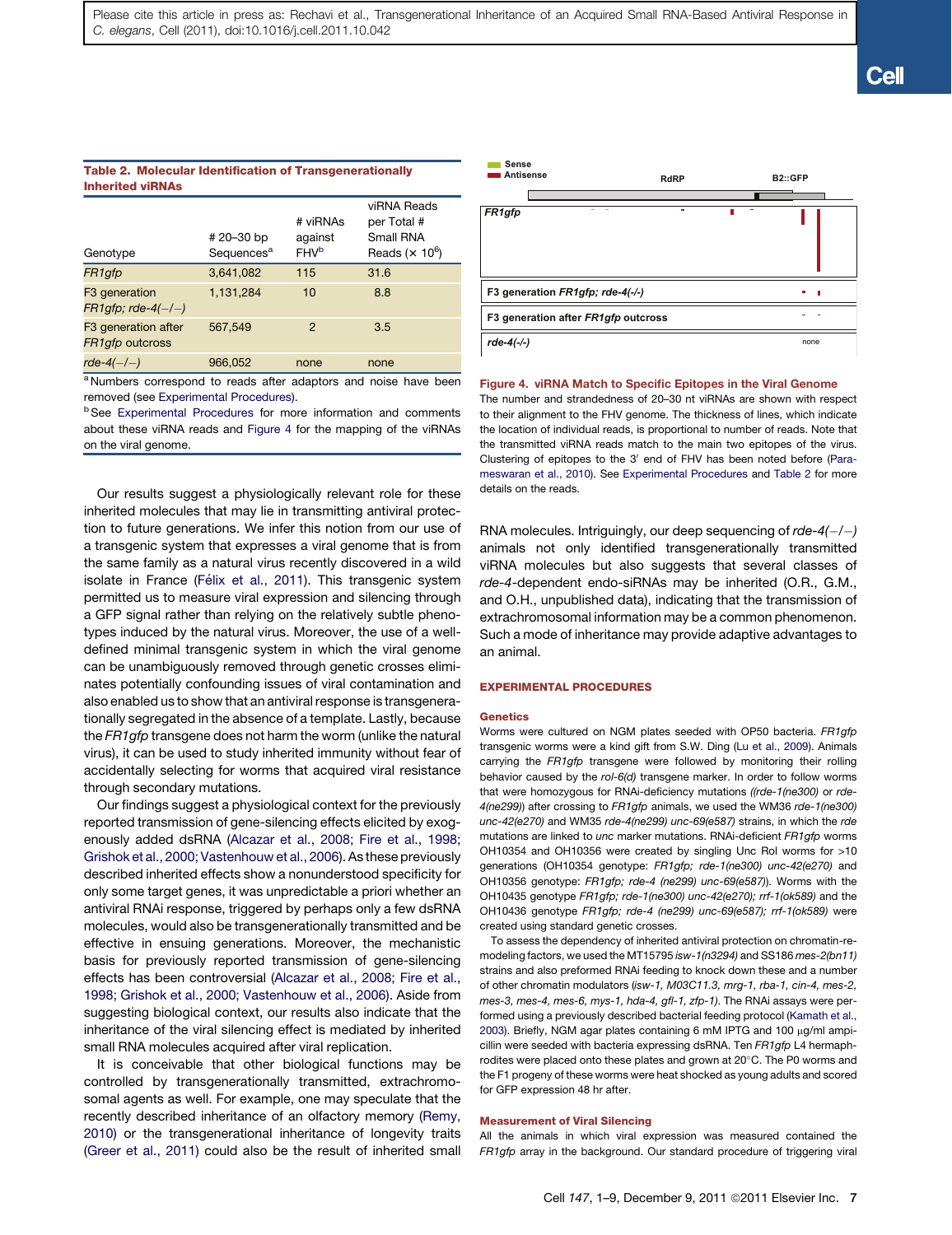<span id="page-7-0"></span>propagation is to heat shock young adults first for 1 hr at 37 $\mathrm{^{\circ}C}$  and then for an additional 3 hr at 33°C. Forty-eight hours later, individual animals were scored in a binary manner as either producing (''GFP/virus(+)'') or not producing ("GFP/virus(-)") any GFP signal. Production of GFP is usually observed in many tissue types. If animals with the FR1gfp transgene are kept at 15°C, RNAi-deficient animals will not produce a readily detectable GFP signal; however, we notice that even at 15°C there appears to be some small residual *FR1gfp* expression as those animals are able to produce viRNAs that can silence viral replication upon genetic crosses (see text). Such leakiness of heat-shock promoter expression has been noted in many instances in the literature (e.g., [Poole et al., 2011\)](#page-8-0).

#### Molecular and Computational Analysis of Small RNAs

Small RNA libraries were constructed using a protocol that enriches for Dicer products that harbor a single phosphate at the 5' end of the RNA ([Zamore et al.,](#page-8-0) [2000](#page-8-0)), such as primary siRNAs but unlike RdRP products that harbor triphosphate ends [\(Parameswaran et al., 2010\)](#page-8-0). This was the protocol of choice because we were interested in identifying viRNAs that are guaranteed to be derived from the original RNAi-competent parents (Alcazar et al., 2008), and *rde-4* animals cannot produce primary siRNAs ([Grishok et al., 2000; Parrish](#page-8-0) [and Fire, 2001\)](#page-8-0). *rde-4* animals are, however, not defective in secondary siRNA production (Blanchard et al., 2011) and can therefore continue to amplify secondary siRNAs de novo; such autonomously produced siRNAs will not be distinguishable from inherited ones. The detection of rare primary siRNAs is important, as even a single ''trigger'' siRNA can induce a full-blown RNAi response that is not proportional to the primary trigger [\(Groenenboom et al.,](#page-8-0) [2005](#page-8-0)).

Worms were lysed using the TRIzol reagent, and repetitive freezing, thawing, and vortexing were done as previously described ([Lee and Ambros, 2001](#page-8-0)). The mirVana kit (Ambion) was then used for isolation of <200 nt RNAs following size selection of small RNAs of 18–30 bases by denaturing polyacrylamide gel fractionation. Small RNA libraries were constructed using the Illumina v1.5 Small RNA Cluster Generation Kit and sequenced using the Illumina/Solexa GAIIX platform (Illumina, Inc., San Diego, CA, USA). Sequences were preprocessed to remove flanking adaptor sequences and noise prior to analysis using the Hannon lab FASTX-Toolkit ([http://hannonlab.cshl.edu/fastx\\_](http://hannonlab.cshl.edu/fastx_toolkit/) [toolkit/](http://hannonlab.cshl.edu/fastx_toolkit/)). Reads were then size filtered using PRINSEQ [\(Schmieder and](#page-8-0) [Edwards, 2011](#page-8-0)) so that only small RNAs in the range 20–30 nt were considered for alignment. Alignments of viRNAs to the FHV genome were performed using Geneious v5.4.3 (word length = 6) (Drummond et al., 2011). Aligned reads were further examined for similarity to the *C. elegans* genome using BLASTN [\(Zhang](#page-8-0) [et al., 2000](#page-8-0)) to rule out any small RNAs that might match both *C. elegans* and FHV genomes. No reads matching both FHV and *C. elegans* genomes were found.

The sequence analysis revealed a strong antisense polarity bias (113/115 viRNA reads in *FR1gfp* and all inherited reads), consistent with the notion that some of the much more abundant secondary viRNAs (that typically exhibit such a bias; [Sijen et al., 2007](#page-8-0)) are nevertheless captured despite the use of a protocol that enriches mostly for primary siRNAs ([Parameswaran et al.,](#page-8-0) [2010](#page-8-0)). This can possibly be due to nonenzymatic or post-extraction loss of 5' phosphates (Gent et al., 2010). However, a strong 3' end bias that is typical to primary siRNAs [\(Sijen et al., 2007](#page-8-0)) and to (FHV-targeting) primary viRNAs in particular ([Parameswaran et al., 2010\)](#page-8-0) was observed in the detected viRNAs, suggesting that the cloning protocol successfully enriched for primary siRNAs. The fact that 98.26% of the viRNA transcripts were of the negative orientation, even though synthesis of sequences with this orientation is very rare during nodavirus replication (Félix et al., 2011), makes it highly unlikely that they represent nonspecific degradation products.

Only reads containing 0–2 mismatches to FHV were considered for analysis. For consideration as a ''viral epitope'' (''viRNA hot spot''), an epitope had to contain at least one read with 0–1 mismatches, and reads containing 2 mismatches were only counted when they corresponded to an epitope without mismatches. Sixty-five percent of all reads contained 0 mismatches, 24% contained 1 mismatch, and 10% contained 2 mismatches.

We furthermore note that in addition to the perfectly matching inherited viRNAs, we detected other unique viRNAs with mismatches in accordance to the template-derived *FR1gfp* RNA (these sequences were not present in

the negative control). The ability to evade treatment by many drugs is granted to RNA viruses by poor proofreading transcription machinery (error every  $\sim$ 10<sup>4</sup> bp) ([Lauring and Andino, 2010](#page-8-0)). Such viruses exist as swarms of similar variants that are continuously regenerated by their own polymerases, which amplify mutated versions of related sequences [\(Lauring and Andino, 2010](#page-8-0)). Even though we cannot exclude simple sequencing errors, it is attractive to speculate that some of the mismatched viRNA reads that were identified in our sequencing data have been produced off such mutated viral copies.

#### ACCESSION NUMBERS

The sequence data reported in this paper have been deposited in the Gene Expression Omnibus (GEO) database, [http://www.ncbi.nlm.nih.gov/geo,](http://www.ncbi.nlm.nih.gov/geo) with accession number GSE33334.

## SUPPLEMENTAL INFORMATION

Supplemental Information includes one figure and can be found with this article online at [doi:10.1016/j.cell.2011.10.042.](http://dx.doi.org/doi:10.1016/j.cell.2011.10.042)

## ACKNOWLEDGMENTS

We thank A. Boyanov for small RNA preparation and deep sequencing; C. Mello for providing *unc-*linked *rde* strains; S.W. Ding for the *FR1gfp* transgene; Richard Friedman for advice on statistical methods; and Piali Sengupta, Sarah Hall, Iva Greenwald, and members of the Hobert lab for comments on the manuscript. O.R. is funded by a Bikura postdoc fellowship and a Gruss Lipper postdoc fellowship, and G.M. by a T32 predoctoral training grant (T32HD055165). O.H. is an investigator of the HHMI.

Received: September 2, 2011 Revised: October 13, 2011 Accepted: October 25, 2011 Published online: November 23, 2011

## REFERENCES

Alcazar, R.M., Lin, R., and Fire, A.Z. (2008). Transmission dynamics of heritable silencing induced by double-stranded RNA in Caenorhabditis elegans. Genetics *180*, 1275–1288.

Aoki, K., Moriguchi, H., Yoshioka, T., Okawa, K., and Tabara, H. (2007). In vitro analyses of the production and activity of secondary small interfering RNAs in C. elegans. EMBO J. *26*, 5007–5019.

Ball, L.A., Wohlrab, B., and Li, Y. (1994). Nodavirus RNA replication: mechanism and harnessing to vaccinia virus recombinants. Arch. Virol. Suppl. *9*, 407–416.

Blanchard, D., Parameswaran, P., Lopez-Molina, J., Gent, J., Saynuk, J.F., and Fire, A. (2011). On the nature of in vivo requirements for rde-4 in RNAi and developmental pathways in C. elegans. RNA Biol. *8*, 458–467.

Champagne, F.A. (2008). Epigenetic mechanisms and the transgenerational effects of maternal care. Front. Neuroendocrinol. *29*, 386–397.

Drummond, A.J., Ashton, B., Buxton, S., Cheung, M., Cooper, A., Duran, C., Field, M., Heled, J., Kearse, M., Markowitz, S., et al. (2011). Geneious v5.4. <http://www.geneious.com/>.

Félix, M.A., Ashe, A., Piffaretti, J., Wu, G., Nuez, I., Bélicard, T., Jiang, Y., Zhao, G., Franz, C.J., Goldstein, L.D., et al. (2011). Natural and experimental infection of Caenorhabditis nematodes by novel viruses related to nodaviruses. PLoS Biol. *9*, e1000586.

Fire, A., Xu, S., Montgomery, M.K., Kostas, S.A., Driver, S.E., and Mello, C.C. (1998). Potent and specific genetic interference by double-stranded RNA in Caenorhabditis elegans. Nature *391*, 806–811.

Gent, J.I., Lamm, A.T., Pavelec, D.M., Maniar, J.M., Parameswaran, P., Tao, L., Kennedy, S., and Fire, A.Z. (2010). Distinct phases of siRNA synthesis in an endogenous RNAi pathway in C. elegans soma. Mol. Cell *37*, 679–689.